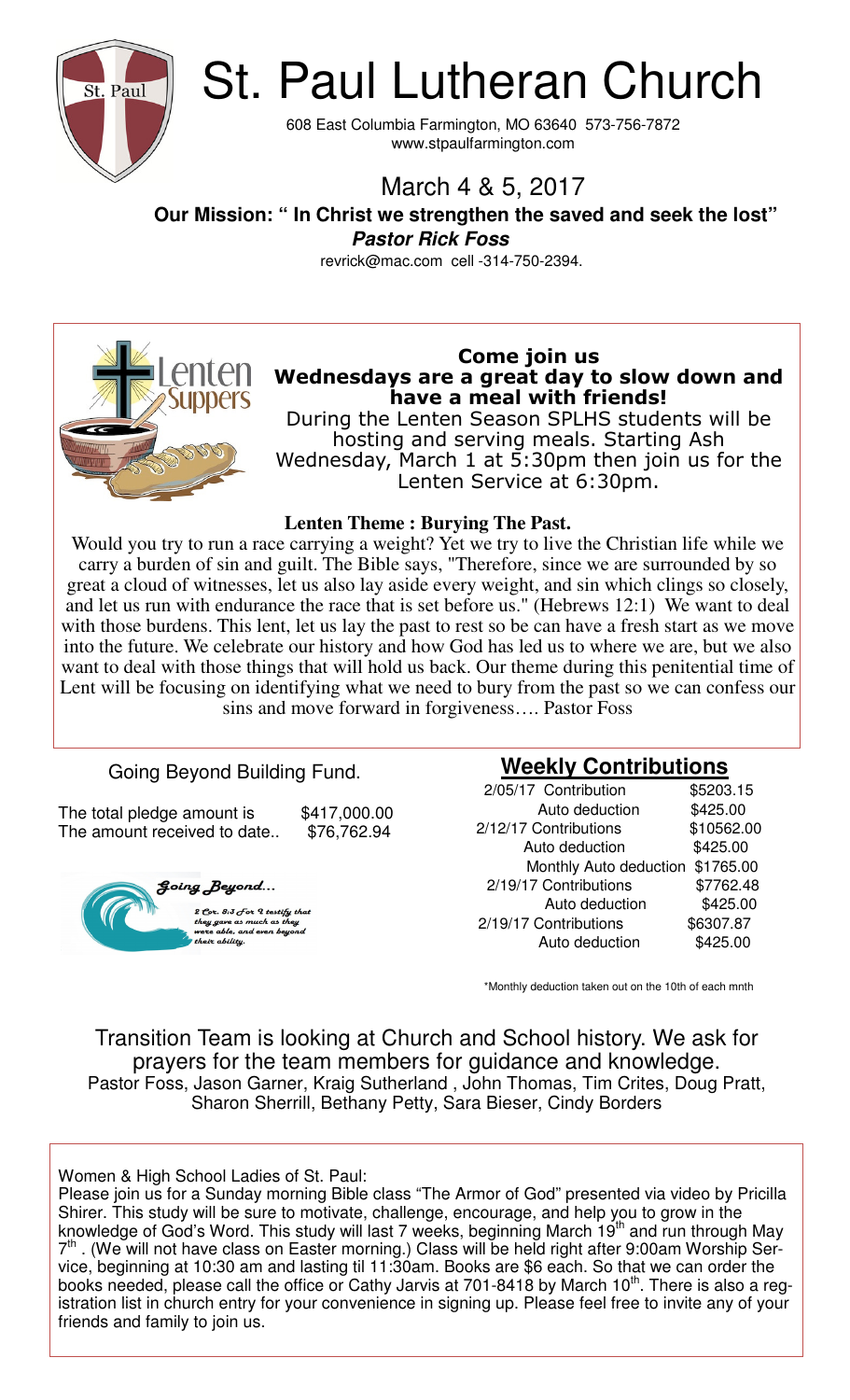#### **Prayer Requests**

**Hospitalized**: Wayne Cook **Recovering**: Sandy Hoehn **Testing:** Leroy Burns **Surgery:** 

**Treatment:** Sheila Allen**,** Mary Beauty, Jessica Bergfield, Amy Brenneke, Donny Compton, Phillip Freeburg, Mike Haney ( Courtneys uncle ) ,Tara Harrison, Carolyn Hughes, Christopher Jones, Coleta Ludwig,Bill Mudd, Pat Miller, Krystal Rowl, Dan Storz, Scott Storz, Ed Turner, Ingrid Underwood, Evonne Williams

**Continued Strength:** Fred Barnes, Ron Biri, Terry Butcher, Bradley Bess, Leroy Burns, Betty Cook, Wayne Cook ,Jason Cluver,Lorene Crismon, Betty Damron ,Kathy Decker, Debbie Easley,Delmar & Virginia Elders, Zola Francis,Eric Freeburg, Vickie Gallagher, Bill Hall, Maurice Harrington, Sandra Hoehn, Larry Hughes, Barbara Jackson( Julie Reese Fr), Ron & Martha Jarrell, Sherry Jordan, Ryan Kannenberring, Opal Kelly, Carol Lahay, Josh Lehman, Gary Meadows, Bowen Meyer, Ed Meinz, Tim Miller, Joanne Nash, Winnie Nelson, Doris Neiter, Richard Pratt, Doug Ross, Ruthann Renick ( Jeannie Province sister), Ina Stokes, Connor Stephen, Linda Stephens, Fay Lee Townsend, Duane Thomas, Gene Wideman, Hospice : Iva Fechter Sympathy :

**Altar Guild for March** 

Sat. 6:00 pm Brockmiller



| <b>Attendance</b><br>Date | 445 | 6pm | 9am | Total |
|---------------------------|-----|-----|-----|-------|
| 2/4                       | 51  | 32  | 118 | -201  |
| 2/12                      | 88  | 36  | 105 | -229  |
| 2/19                      | 70  | 29  | 93  | 192   |
| 2/26                      | 88  | 57  | 103 | 248   |

| 2016 | Scott Lix                   |          | 330-6595 scott lix@yahoo.com                        |
|------|-----------------------------|----------|-----------------------------------------------------|
| 2016 | Mike Kurtz (Sec) 330-4355   |          | k9cop212@yahoo.com                                  |
| 2018 | <b>Steve Thomas</b>         | 701-8510 | no email                                            |
| 2018 | <b>Richard Detring</b>      | 756-7989 | kdetring@hotmail.com                                |
| 2018 | Doug Pratt                  | 756-7996 | douglas-pratt@att.net                               |
| 2016 | Mike Eaves                  | 756-2465 | mndkctc@gmail.com                                   |
| 2017 | Tim Crites (chair) 760-9756 |          | ir40642002@yahoo.com                                |
| 2017 | Dan Fitzgerald              | 747-5575 | mary3175 @att.net                                   |
| 2017 | <b>Gary Cooper</b>          | 756-8071 | coopergwc@aol.com                                   |
| 2017 |                             |          | Ceth Jordan 747-6285 farmingtonmatialarts@yahoo.com |
| 2019 | Greg Dement                 |          | 573-701-3030 gdement@hotmail.com                    |
|      |                             |          |                                                     |

#### **Upcoming Events**

| 3/04 | 4:45 pm - Rejoice 445 Gym                            |
|------|------------------------------------------------------|
| 3/05 | 6:00pm Worship communion<br>9:00am Worship Communion |
|      | 10:15am Bible class, Sunday School,                  |
| 3/06 | 1:15 pm Life with Spice                              |
| 3/08 | 8:15 am Chapel                                       |
|      | 5:30 Lenten Supper-Taco Bar                          |
|      | 6:30 pm Lenten Service                               |
|      | 7:00 pm Remnant practice                             |
| 3/09 | 6:30 am Men bible study-factory diner                |
| 3/10 | No School- conference                                |
| 3/11 | 4:45 pm - Rejoice 445 Gym                            |
|      | 6:00pm Worship communion                             |
| 3/12 | 9:00am Worship Communion                             |
|      | 10:15am Bible class, Sunday School,                  |
|      | 11:00am Public School Confirmation                   |
| 3/13 | 1:15 pm LIFE w/Spice                                 |
|      | 6:00 pm Quilters                                     |
|      | 6:00 pm Kings Ringers Bell choir                     |
| 3/14 | 6:00 pm Elders                                       |
| 3/15 | 8:15 am Chapel                                       |
|      | 5:30 Lenten Supper                                   |
|      | 6:30 pm Lenten Service                               |
|      | 7:00 pm Remnant practice                             |
| 3/18 | 4:45 pm - Rejoice 445 Gym                            |
|      | 6:00pm Worship communion                             |
| 3/19 | 9:00am Worship Communion                             |
|      | 10:15am Bible class, Sunday School,                  |
|      | 11:00am Public School Confirmation                   |
| 3/20 | 1:15 pm Life with Spice                              |
| 3/21 | 6:00 pm All Board Meeting                            |
| 3/22 | 8:15 am Chapel                                       |
|      | 5:30 Lenten Supper                                   |
|      | 6:30 pm Lenten Service                               |
|      | 7:00 pm Remnant practice                             |

#### Sun. 9:00 am Smith **Sun. 3:00 am Smith Stewardship Moment: Stewardship Moment:**

**Matthew 4:7** — Jesus said to him, "Again it is written. . ." Jesus defeats Satan in our place – not by using His power as God, but by His perfect obedience in His perfect humanity. Jesus defeats Satan not by miracles, but by quoting the Scriptures and living according to it. This should cause us great joy for two reasons. First, because we see Jesus win the victory for us. Second, because here Jesus shows us how to stand in that victory: on the **Elders** Word of God alone.

#### **You shop, Schnucks Our Kids Win!!**

Visit Schnucks and request a community card. Register your card at:

• Go to www.escript.com

• Click on the "Sign up" Enter your information then choose "St. Paul Luthean Scripts" Present your card to the cashier when you shop at Schnucks. Every dollar you spend, Schnucks will contribute up to 3% of your purchase amount.

#### **Readings for Worship**

| Date<br>Festival       | <b>First Reading</b> | Epistle          | Gospel       |
|------------------------|----------------------|------------------|--------------|
| 3/05 First S. in Lent  | Gen. 3:1-21          | Rom. 5:12-19     | Matt. 4:1-11 |
| 3/12 Second S. in Lent | Gen. 12:1-9          | Rom. 4:1-8,13-17 | John. 3:1-17 |
| 3/19 Third S in Lent   | $Ex.17:1-7$          | Rom. 5:1-8       | John 4:5-26  |
| 3/26 Fourth S in Lent  | Is.42:14-21          | Eph.5:18-14      | John 9:1-41  |
|                        |                      |                  |              |